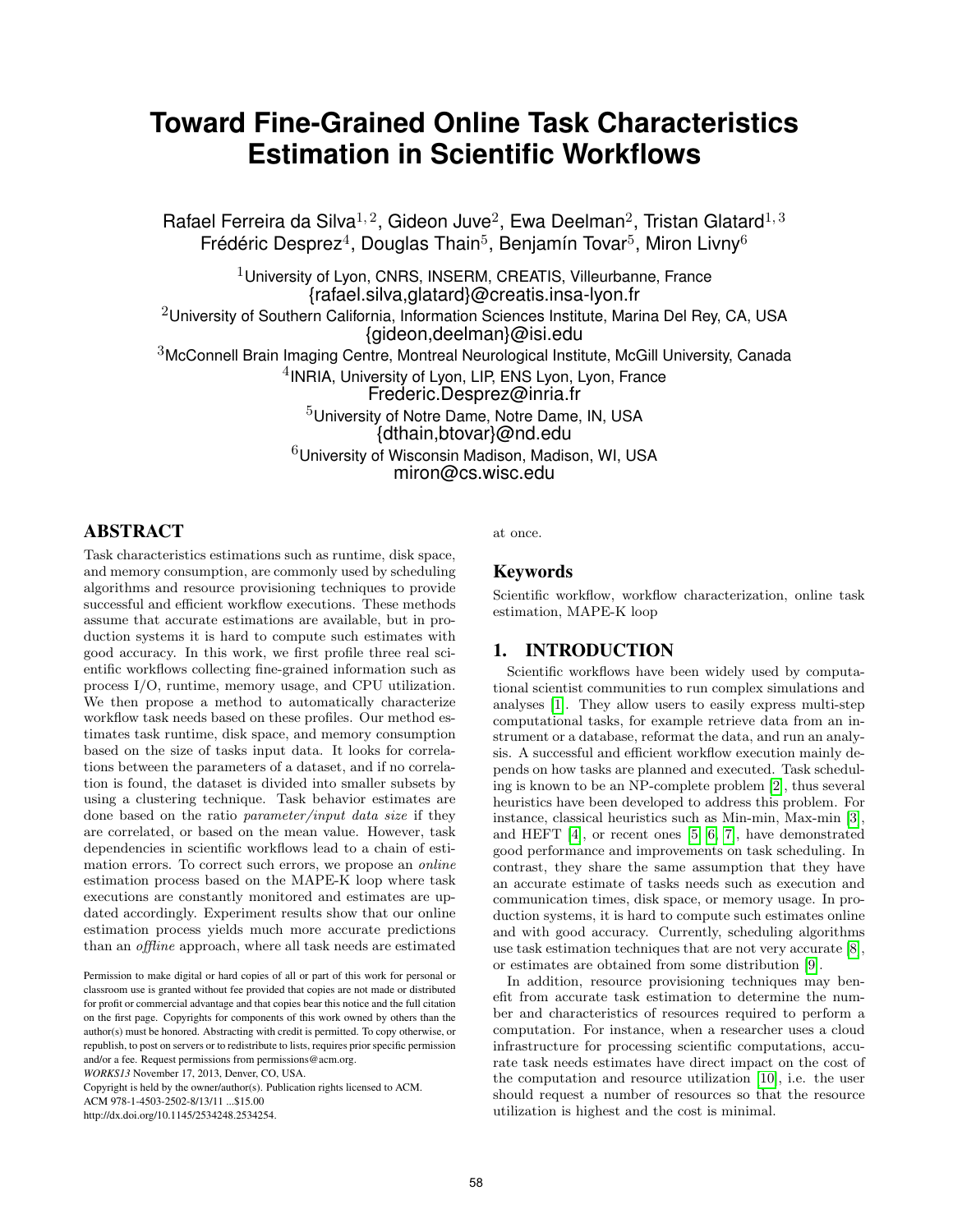In our previous work [11], we presented workflow characterization from the point of view of the performance of the individual workflow components and overall workflows. Profiling tools were developed to collect and summarize performance metrics of workflow applications. These tools collect fine-grained profile data such as process I/O, runtime, memory usage, and CPU utilization. In this work, we use these tools to profile three real scientific workflow executions, and we propose, as our first contribution, a method to automatically characterize workflow task needs such as runtime, disk usage, and memory consumption based on the workflow execution profiles. Our method assumes that these parameters can be estimated according to the input data size, because this is a parameter that could be known in advance, and the application execution time is usually dependent of the input data. Thus, it looks for correlations between the input data and the parameters. If no correlation is detected, execution datasets are divided into sub-datasets by a density clustering technique. Smaller datasets may have higher correlation coefficient, or lower standard deviation of the mean value.

Task estimation for scientific workflows differs from the general case of task estimation [12, 13] because of the dependencies between tasks. For instance, a bad estimation for a task output data, implies in poor estimations for dependent tasks, i.e. tasks where input data are dependent on the output data from the previous task. In a pipeline, estimation errors are propagated sequentially, however, in a workflow, estimation errors may be propagated successively. To address this issue, we propose an online estimation process based on the MAPE-K loop (Monitoring, Analysis, Planning, Execution, and Knowledge) [14] where task executions are constantly monitored and estimations are updated upon task completion.

We characterize three real scientific workflows using execution profiles obtained through workflow runs using the Pegasus workflow management system (WMS) [15] with the Kickstart profiling tool [16].

Our main contributions are summarized as:

- 1. an automated method that characterizes scientific workflow executions:
- 2. fine-grained characterization of three real scientific workflows:
- 3. an online estimation process to predict fine-grained task needs.

This paper is organized as follows. Section 2 presents the description of the scientific workflows used in this work. In Section 3, we present execution profiles of these workflows, and we introduce our automated method to characterize workflow executions. Our online task estimation process is presented in Section 4, and evaluated in Section 5. Section 6 presents the related work, and Section 7 concludes this paper.

# 2. SCIENTIFIC WORKFLOWS

A scientific workflow describes the dependencies between tasks. In most cases, the workflow is described as a directed acyclic graph (DAG), where the nodes are tasks and the edges denote task dependencies. This model is supported by several workflow management systems (WMS), such as Pegasus [15], Makeflow [17], Askalon [18], and Taverna [19].

In this work, we use the following real scientific workflows:

#### *Montage.*

The Montage workflow [20] was created by the NASA/IPAC Infrared Science Archive as an open source toolkit that can be used to generate custom mosaics of the sky using input images in the Flexible Image Transport System (FITS) format. During the production of the final mosaic, the geometry of the output image is calculated from the input images. The inputs are then re-projected to have the same spatial scale and rotation, the background emissions in the images are corrected to have a uniform level, and the re-projected, corrected images are co-added to form the output mosaic. Figure 1 illustrates a small (20 node) Montage workflow. The size of the workflow depends on the number of images used in constructing the desired mosaic of the sky. The structure of the workflow changes to accommodate increases in the number of inputs, which corresponds to an increase in the number of computational tasks.



Figure 1: A small (20 node) Montage workflow.

#### *Epigenomics.*

The USC Epigenome Center<sup>1</sup> is currently involved in mapping the epigenetic state of human cells on a genome-wide scale. The Epigenomics workflow (Figure 2) is a highly parallel application with multiple pipelines operating on independent chunks of data in parallel. The size of the workflow depends on the partitioning factor used on the input data.

#### *Periodogram.*

The Periodogram workflow<sup>2</sup> searches for extra-solar planets, either by detecting "wobbles" in the radial velocity of a star, or dips in the starOs intensity. In either case, the workflow searches for repeating variations over time in a

<sup>1</sup> <http://epigenome.usc.edu>

 $^{2}$ <https://portal.futuregrid.org/projects/77>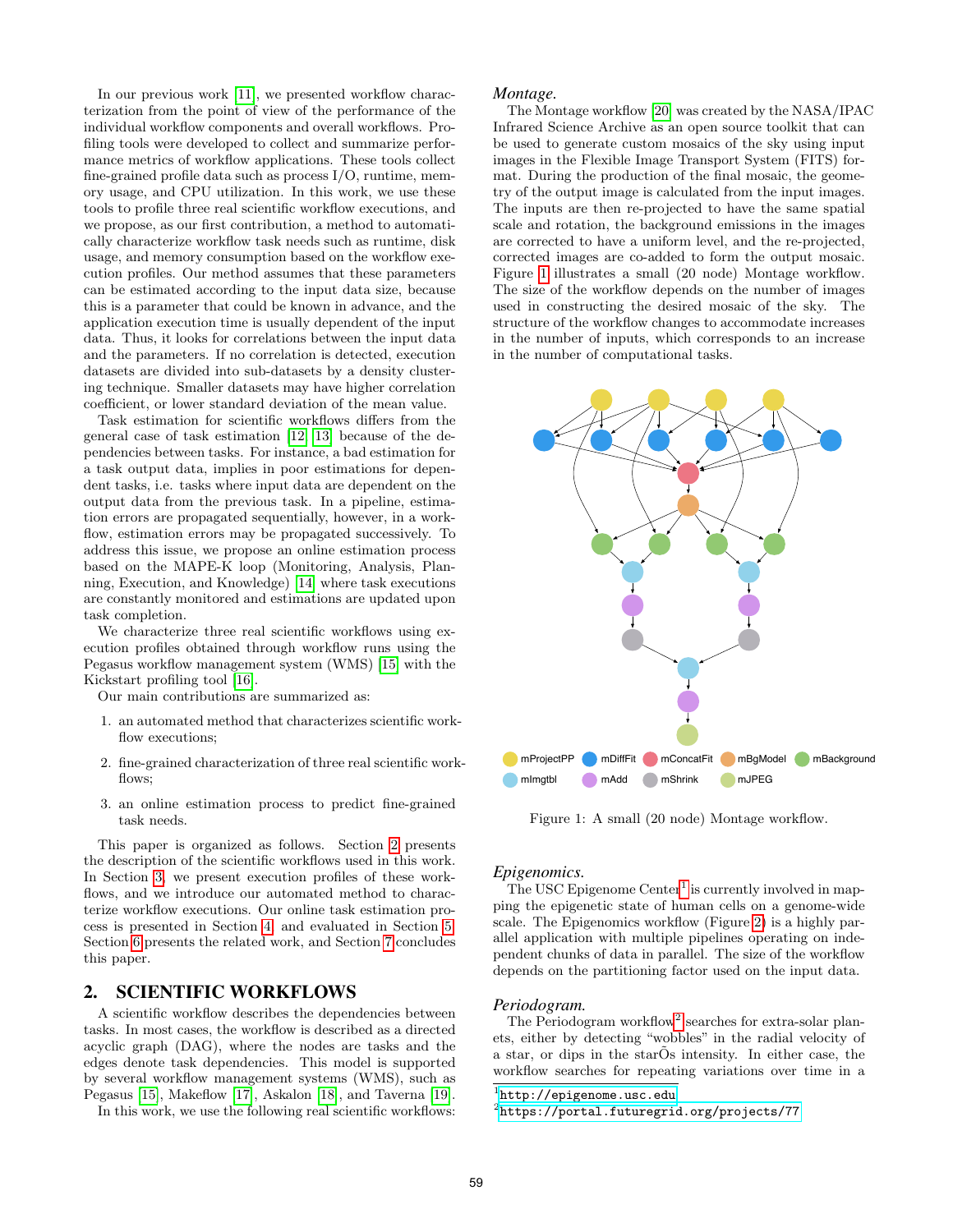

Figure 2: Epigenomics workflow.

sub-set of the light curves released by the Kepler project. Currently, three algorithms are available for computing periodograms from light curves: Lomb-Scargle (LS), Box-fitting Least Squares (BLS), and Plavchan. Figure 3 shows an illustration of a Periodogram workflow. The workflow can be seen as a bag-of-tasks of periodogram\_wrapper tasks where each task can execute one of the available algorithms.



Figure 3: Periodogram workflow.

# 3. WORKFLOW CHARACTERIZATION

In this section, we characterize execution profiles for the three scientific workflows described in the previous section.

## 3.1 Workflow execution profiling

We profiled the three workflows by using the Kickstart [16] profiling tool, and the Pegasus WMS<sup>3</sup> for workflow execution. Kickstart monitors and records task execution in scientific workflows. It captures fine-grained profiling data such as process I/O, runtime, memory usage, and CPU utilization. Pegasus is a workflow management system that bridges the scientific domain and the execution environment by automatically mapping high-level abstract workflow descriptions onto distributed resources. It manages data on behalf of the user: infers the required data transfers, registers data into catalogs, and captures performance information while maintaining a common user interface for workflow submission.

Three runs of each workflow were performed with different data sets. Workflows were executed on a 16-core cluster, composed by 5 Dual core MP Opteron<sup>TM</sup> Processor 250 2.4GHz with 8GB of RAM, and 3 Dual core MD AMD  $\rm{Opteron}^{\rm TM}$  Processor 275 2.2 GHz with 8GB of RAM.

Table 1 shows the execution profile for 3 runs of the Montage workflow. Some tasks have small standard deviation values compared to the mean, thus task estimation could be based on their mean values. However, for high standard deviation values of the mean, as for runtime of  $mDiff-$ Fit, and I/O write of mBackground, task estimation based on the average may lead to significant estimation errors. In particular, resource underestimation yields task failures while resource overestimation reduces resource utilization. Similarly, in the execution profile of the Epigenomics workflow (Table 2) pileup runtime values could be estimated based on the average, while mapMerge values would have more than 100% of estimation error if the average is used. This high estimation error case is also valid for the periodogram\_wrapper task as shown in Table 3.

#### 3.2 Automatic workflow execution characterization

We propose a method to characterize workflow tasks based on their estimation capability. We assume that task needs such as runtime, I/O write, and memory peak, can be estimated based on the I/O read parameter. Commonly, input data is read into memory, therefore there is a correlation between memory use and input size. Similarly, output data size may be correlated to the input data size, for example, when a task performs an image segmentation, or it may have a constant size, when the output data is a value. Experiment results presented in Section 5 support this assumption.

For each parameter that will be estimated, the method generates a dataset per task type containing information about the I/O read parameter and the actual parameter. Then, correlation statistics are enforced to the datasets to identify statistical relationships between parameters. Table 4 shows correlation  $(\rho)$  and standard deviation  $(\sigma)$  values for each task type for the three workflows, respectively. We consider that two parameters are correlated if their correlation value  $\rho$  is greater than 0.8. The threshold value of 0.8 was selected arbitrarily based on common sense. Correlated parameters, highlighted in the table, yield accurate estimations and no further analysis is required for them.

However, most correlation measures are sensitive to the data distribution. Therefore, density-based clustering [21] is performed to identify groups of high-density areas in datasets where no correlations were identified (e.g. Figure 4-top). Smaller datasets may increase the correlation coefficient, or lower standard deviation of the mean value.

#### *Density-based clustering.*

We use DBSCAN [22] (density-based spatial clustering of applications with noise) as the clustering algorithm. The choice of DBSCAN was because it is one of the most common density-based clustering algorithm used in the scientific literature. DBSCAN's definition of a cluster is based on the notion of *density reachability*, i.e. a point  $q$  is directly *density-reachable* from a point  $p$  if the distance between them is smaller than a given distance  $\epsilon$ , and p is sur-

 ${}^{3}$ <http://pegasus.isi.edu>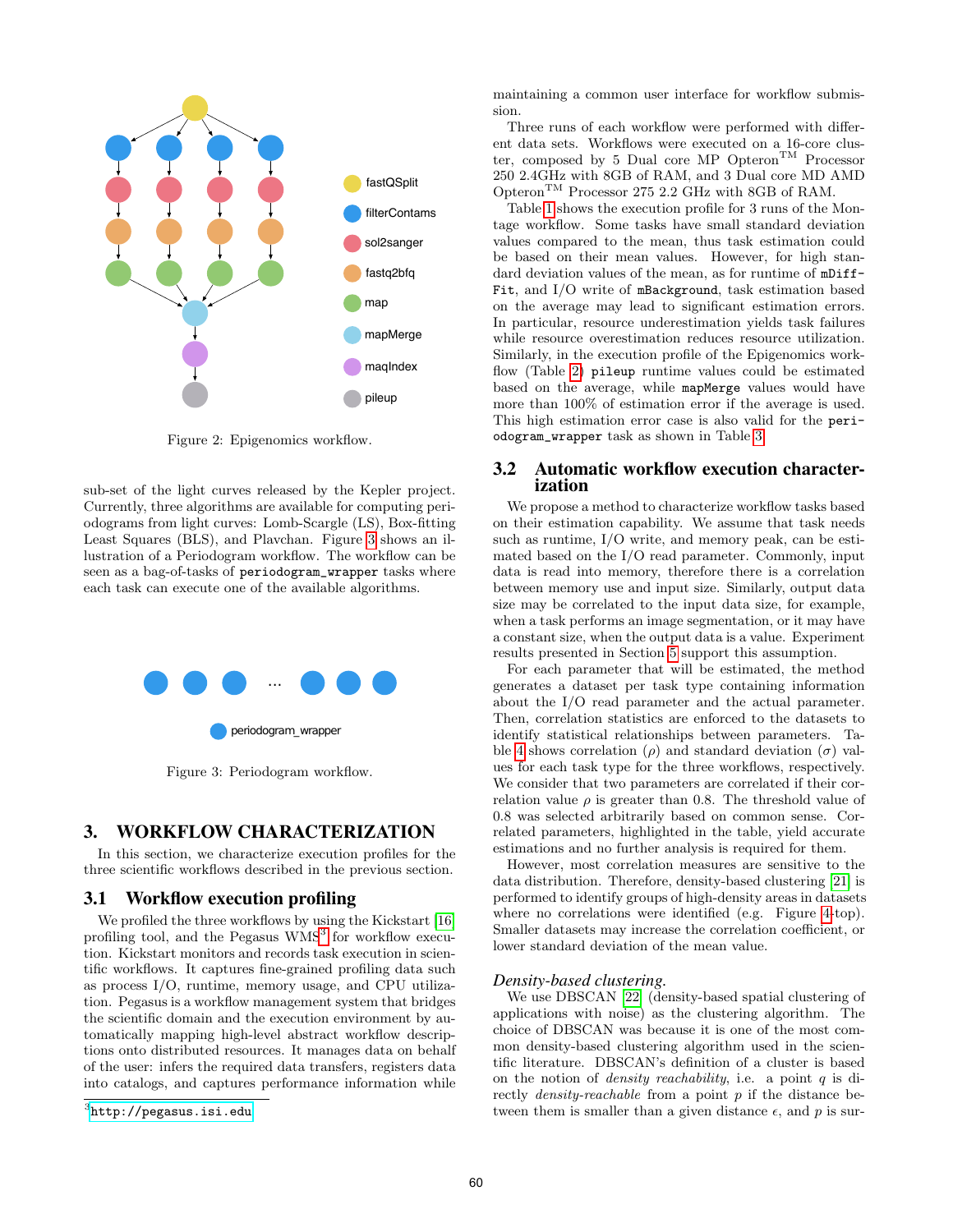| Task        | Count |              | Runtime     | $\sqrt{O}$<br>Read |              | I/O Write  |              | Memory Peak |           |  |
|-------------|-------|--------------|-------------|--------------------|--------------|------------|--------------|-------------|-----------|--|
|             |       | Mean<br>. S' | Std.<br>Dev | (MB)<br>Mean       | Std.<br>Dev. | ΜВ<br>Mean | Std.<br>Dev. | 'MB<br>Mean | Std. Dev. |  |
| mProjectPP  | 7965  | 2.59         | 0.69        | 4.24               | 0.19         | 16.20      | 0.80         | 9.96        | 0.40      |  |
| mDiffFit    | 23733 | .25          | 0.92        | 24.08              | 5.76         | 1.35       | 1.11         | 5.32        | 0.90      |  |
| mConcatFit  |       | 122.04       | 5.27        | 2.70               | 0.01         | 3.15       | 0.01         | 7.26        | 0.01      |  |
| mBgModel    | 3     | 2008.08      | 88.50       | 4.14               | 0.04         | 0.27       | 0.00         | 14.41       | 0.01      |  |
| mBackground | 7965  | 2.14         | L.68        | 13.67              | 6.78         | 13.05      | 6.44         | 11.75       | 5.78      |  |
| mImgtbl     | 51    | 4.65         | 2.04        | 22.64              | 4.61         | 0.25       | 0.05         | 6.37        | 0.13      |  |
| mAdd        | 51    | 47.69        | 14.03       | 2191.76            | 560.39       | 1574.22    | 383.86       | 21.66       | 3.40      |  |
| mShrink     | 48    | 11.53        | 2.25        | 835.57             | 0.31         | $1.00\,$   | 0.00         | 3.05        | 0.01      |  |
| mJPEG       |       | 0.03         | 0.07        | 46.18              | 0.02         | 0.78       | 0.00         | 2.66        | 0.01      |  |

Table 1: Execution profile of Montage workflow executions for a 8 degrees square region of the sky.

| Task          | Count |             | Runtime |             | /O Read<br>I/O Write     |            |        | Peak<br>Memory |                                 |  |
|---------------|-------|-------------|---------|-------------|--------------------------|------------|--------|----------------|---------------------------------|--|
|               |       | Mean<br>l S | Dev     | Mean<br>MB. | $_{\mathrm{Std}}$<br>Dev | MВ<br>Mean | Jev.   | MB)<br>Mean    | $\operatorname{Std}.$<br>. Dev. |  |
| fastqSplit    | 15    | 22.94       | 9.00    | 755.85      | 297.11                   | 755.94     | 297.15 | $1.92\,$       | 0.01                            |  |
| filterContams | 842   | 1.25        | 0.27    | 13.48       | 1.46                     | 13.51      | 1.46   | 2.03           | 0.01                            |  |
| sol2sanger    | 842   | 0.56        | 0.32    | 24.58       | 2.11                     | 18.46      | 1.49   | 3.57           | 0.01                            |  |
| fast2bfq      | 842   | 0.60        | 0.22    | 18.44       | 1.58                     | 4.45       | 0.57   | 3.85           | 0.01                            |  |
| map           | 842   | 106.16      | 16.97   | 276.04      | 7.97                     | 1.67       | 0.60   | 177.60         | 1.39                            |  |
| mapMerge      | 18    | 12.22       | 13.33   | 151.15      | 190.58                   | 145.73     | 189.81 | 8.02           | 2.14                            |  |
| pileup        |       | 109.36      | 4.73    | 7347.57     | 576.47                   | 6664.40    | 249.78 | 133.06         | 25.70                           |  |

Table 2: Execution profile of Epigenomics workflow executions.

|                                            |       |            | iuntume           |                                    | Read       | $  -$              | Write       | Peak<br>Memory.                                             |             |
|--------------------------------------------|-------|------------|-------------------|------------------------------------|------------|--------------------|-------------|-------------------------------------------------------------|-------------|
| Task                                       | Jount | Mean<br>r. | ∽itr<br>. Jev     | Mear<br>$\mathcal{M}$ $\mathbf{B}$ | Jev<br>StΩ | Mean               | Jev<br>nt c | $\mathcal{M}$ B <sup><math>\mathcal{N}</math></sup><br>Mean | Dev<br>St.c |
| _wrapper<br>Der <sub>1</sub><br>ram.<br>ъ. | 86617 | 26.36      | $\alpha$<br>JU.V. | . <u>.</u>                         | ง.≄⊥       | $^{\circ}$<br>. റല | $_{3.05}$   | 29.27                                                       | ∪.∪±        |

|  |  | Table 3: Execution profile of Periodogram workflow executions. |  |
|--|--|----------------------------------------------------------------|--|
|  |  |                                                                |  |

| Task        | Runtime |          |      | Write    | Memory Peak |          |  |
|-------------|---------|----------|------|----------|-------------|----------|--|
|             | ρ       | $\sigma$ |      | $\sigma$ |             | $\sigma$ |  |
| mProjectPP  | 0.15    | 0.68     | 0.88 | 0.19     | 0.88        | 0.40     |  |
| mDiffFit    | 0.46    | 0.91     | 0.01 | 1.19     | 0.01        | 1.08     |  |
| mConcatFit  | 0.00    | 5.27     | 0.00 | 0.01     | 0.00        | 0.01     |  |
| mBgModel    | $-0.99$ | 88.50    | 1.00 | 0.00     | 0.96        | 0.01     |  |
| mBackground | 0.62    | 2.68     | 0.99 | 6.44     | 0.99        | 5.78     |  |
| mImgtbl     | 0.54    | 2.84     | 0.92 | 0.05     | 0.88        | 0.13     |  |
| mAdd        | 0.84    | 14.03    | 0.98 | 383.86   | 0.97        | 3.40     |  |
| mShrink     | $-0.02$ | 4.25     | 1.00 | 0.00     | 0.00        | 0.01     |  |
| mJPEG       | 0.00    | 0.07     | 0.00 | 0.00     | 0.98        | 0.01     |  |

(a)

| Task          |         | Runtime  |      | Write    | Memory Peak |          |  |
|---------------|---------|----------|------|----------|-------------|----------|--|
|               |         | $\sigma$ |      | $\sigma$ |             | $\sigma$ |  |
| fastqSplit    | 0.98    | 9.00     | 1.00 | 297.15   | 0.00        | 0.01     |  |
| filterContams | $-0.03$ | 0.27     | 0.99 | 1.46     | 0.00        | 0.01     |  |
| sol2sanger    | 0.21    | 0.41     | 0.90 | 1.49     | 0.00        | 0.01     |  |
| fast2bfq      | 0.18    | 0.27     | 0.56 | 0.87     | 0.00        | 0.01     |  |
| map           | 0.02    | 18.96    | 0.06 | 0.70     | 0.01        | 1.43     |  |
| mapMerge      | 0.98    | 13.33    | 0.99 | 189.81   | $-0.36$     | 2.15     |  |
| pileup        | 0.99    | 4.73     | 0.17 | 249.78   | 0.87        | 25.70    |  |

|                     |      | Runtime |      | Write  | Memory Peak |      |  |
|---------------------|------|---------|------|--------|-------------|------|--|
| Task                |      |         |      |        |             |      |  |
| periodogram_wrapper | 0.68 | 1333.12 | 0.69 | 189.81 | $\rm 0.83$  | 0.34 |  |
|                     |      | .c'     |      |        |             |      |  |

(b)

Table 4: Correlation  $(\rho)$  and standard deviation  $(\sigma)$  values for the (a) Montage, (b) Epigenomics, and (c) Periodogram workflows. Highlighted cells indicate high correlation values.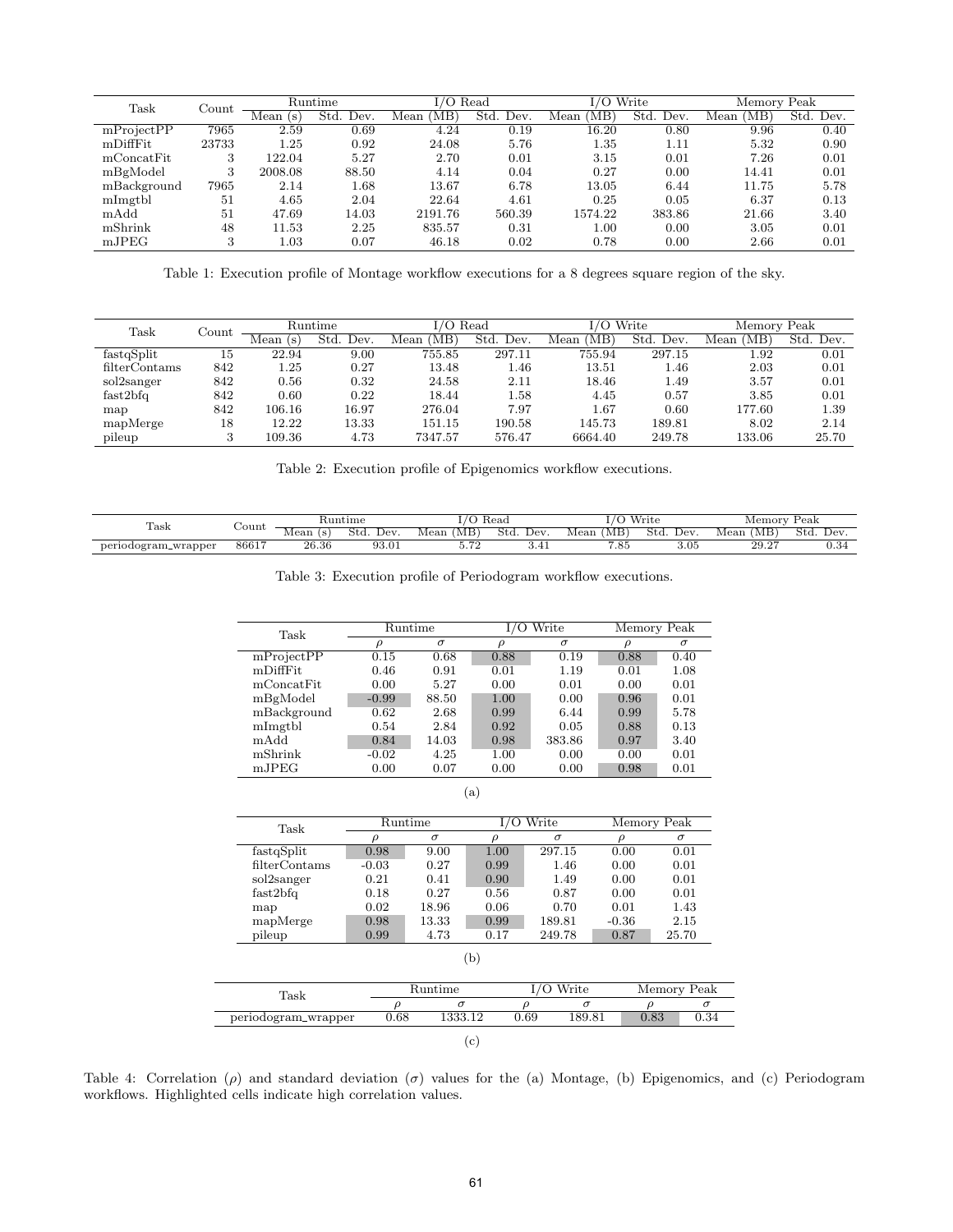rounded by sufficiently many points such that one may consider  $p$  and  $q$  to be part of a cluster. A point is defined by a pair of parameter values, where in the  $x$  axis are represented the I/O read parameter values. For instance, Figure 4 shows the dataset clustering of the runtime and I/O write parameters for two task types (mProjectPP and mDiffFit) of the Montage workflow. In these datasets, 4 smaller datasets are identified where the correlation value is more significant or they converge to a unique point. Algorithm 1 shows the DB-SCAN pseudocode. The value of the distance  $\epsilon$  is chosen by using a k-distance graph, plotting the distance to the minPts nearest neighbors; good values of  $\epsilon$  are where this plot shows a strong bend.

| Algorithm 1 DBSCAN algorithm.                                                     |
|-----------------------------------------------------------------------------------|
| <b>inputs:</b> $D$ dataset, $eps$ , $minPts$                                      |
| cluster $C=0$                                                                     |
| for $p \in D$ and p is unvisited do                                               |
| mark $p$ as visited                                                               |
| $neighborPts = regionQuery(p,eps, D)$                                             |
| if neighborPts.size $< minPts$ then                                               |
| mark $p$ as noise                                                                 |
| else                                                                              |
| $C =$ next cluster                                                                |
| $\exp$ andCluster $(p, \text{neighborPts}, C, \text{eps}, \text{minPts})$         |
| end if                                                                            |
| end for                                                                           |
| $\boldsymbol{expandCluster}(p, \text{neighborPts}, C, \text{eps}, \text{minPts})$ |
| add p to $C$                                                                      |
| for $p' \in$ neighborPts do                                                       |
| if $p'$ is unvisited then                                                         |
| mark $p'$ as visited                                                              |
| $neighborPts' = regionQuery(p',eps, D)$                                           |
| <b>if</b> neighborPts' size $> minPts$ then                                       |
| $neighborPts = neighborPts \cup neighborPts'$                                     |
| end if                                                                            |
| end if                                                                            |
| <b>if</b> $p' \notin \text{any cluster}$ then                                     |
| add $p'$ to $C$                                                                   |
| end if                                                                            |
| end for                                                                           |
| regionQuery(p,eps, D)                                                             |
| return $D' \subseteq D$ , where $distance(p, q) \leq eps$ , $q \in D'$            |

Correlation ( $\rho$ ) and standard deviation ( $\sigma$ ) values, and clusters (c) per task type are shown in Tables 5,6, and 7 for the Montage, Epigenomics, and Periodogram workflows, respectively. Datasets with high correlation values were not clustered (highlighted cells in Table 4), for example the I/O write parameter of **mAdd** for the Montage workflow, and  $\text{fil}$ terContams for the Epigenomics workflow. Otherwise, subsets (clusters) of the datasets may have higher correlation values, and standard deviation values are smaller (e.g. runtime parameter of periodogram\_wrapper in Table 7). In clusters where the correlation is null and the standard deviation is negligible, the data is concentrated in a unique point, i.e. the parameter is a constant value independent of the workflow input dataset. This is observed for most memory peak parameter of the Montage and Epigenomics workflows. After clustering, some datasets, as for the runtime parameter of mImgtbl for the Montage workflow, have lower correlation values than before, but also have lower standard deviation values. Thus, task estimation errors based on the mean values are smaller.



Figure 4: Dataset clustering of runtime and I/O write parameters for the Montage workflow.

| Task        |                  | $\mathrm{Runtime}$ |          |                | I/O  | Write    |                | Memory Peak |                   |
|-------------|------------------|--------------------|----------|----------------|------|----------|----------------|-------------|-------------------|
|             | $\boldsymbol{c}$ | ρ                  | $\sigma$ | $\overline{c}$ | ρ    | $\sigma$ | $\overline{c}$ | ρ           | $\sigma$          |
| mProjectPP  | 1                | 0.00               | 0.68     | 1              | 0.88 | 0.19     | 1              | 0.88        | $0.\overline{40}$ |
|             | $\overline{2}$   | 0.00               | 0.54     |                |      |          |                |             |                   |
|             | 3                | 0.00               | 0.28     |                |      |          |                |             |                   |
| $m$ DiffFit | 1                | 0.04               | 1.08     | 1              | 0.01 | 1.17     | 1              | 0.01        | 1.03              |
|             | $\overline{2}$   | 0.05               | 0.84     | $\overline{2}$ | 0.00 | 0.00     | $\overline{2}$ | 0.00        | 0.00              |
|             | 3                | 0.07               | 0.61     |                |      |          |                |             |                   |
| mConcatFit  | 1                | 0.00               | 5.27     | 1              | 0.00 | 0.01     | 1              | 0.00        | 0.01              |
| mBgModel    | 1                | $-0.99$            | 88.50    | 1              | 1.00 | 0.00     | 1              | 0.96        | 0.01              |
| mBackground | 1                | $-0.02$            | 1.46     | 1              | 0.99 | 6.44     | 1              | 0.99        | 5.78              |
|             | $\overline{2}$   | 0.00               | 0.00     |                |      |          |                |             |                   |
|             | 3                | $-0.09$            | 0.66     |                |      |          |                |             |                   |
| mImgtbl     | 1                | 0.00               | 0.17     | 1              | 0.92 | 0.05     | 1              | 0.88        | 0.13              |
|             | $\overline{2}$   | 0.28               | 1.85     |                |      |          |                |             |                   |
| mAdd        | 1                | 0.84               | 14.03    | 1              | 0.98 | 383.86   | 1              | 0.97        | 3.40              |
| mShrink     | ī                | 0.00               | 2.25     | 1              | 1.00 | 0.00     | 1              | 0.00        | 0.01              |
|             | $\overline{2}$   | 0.00               | 1.58     |                |      |          |                |             |                   |
| mJPEG       | 1                | 0.00               | 0.07     | 1              | 0.00 | 0.00     | 1              | 0.98        | 0.01              |

Table 5: Montage: clusters  $(c)$ , correlation  $(\rho)$ , and standard deviation  $(\sigma)$  values.

## 4. TASK ESTIMATION PROCESS

Figure 5 shows our general estimation process for one parameter. The process is based on regression trees. The tree is built offline from analyses of historical data. First, tasks are classified by application (workflow), then by task type. The next step decides whether runtime, I/O write, or memory parameters should be estimated based on the input data size. If the parameter is strong correlated to the input data, values are estimated according to the ratio parameter/input data size. Otherwise, values are estimated as the mean.

An intermediate step could be added to the process to classify tasks by execution parameters (e.g. the 'degree' parameter for Montage workflows). The process outputs rules used to estimate future workflow executions. Figure 6 show examples of rules to estimate I/O write for the periodogram\_wrapper task (Periodogram workflow).

An *offline* task estimation approach estimates at once task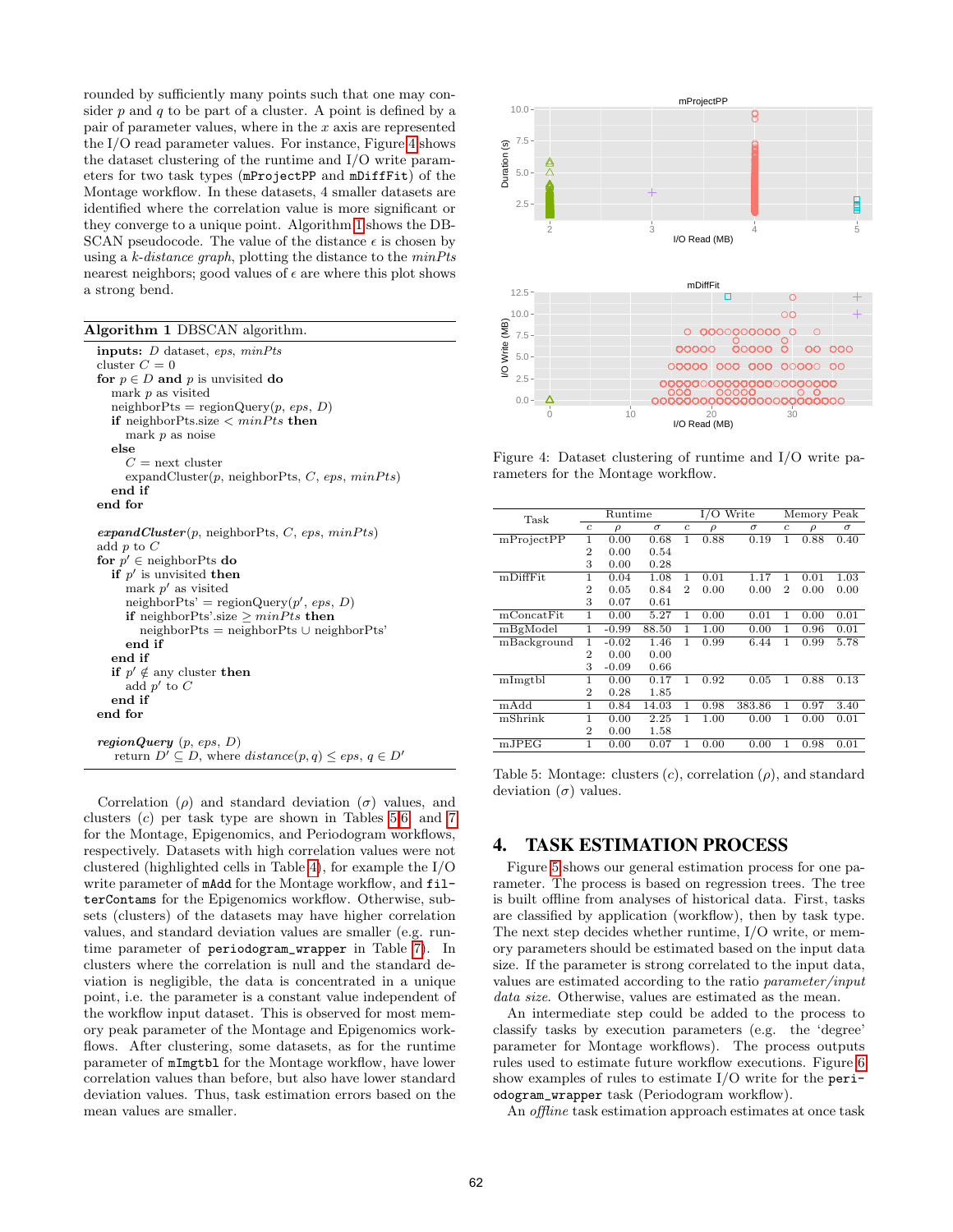| Task          |                  | Runtime |          |                  | I/O    | Write    |                  | Memory Peak |          |
|---------------|------------------|---------|----------|------------------|--------|----------|------------------|-------------|----------|
|               | $\boldsymbol{c}$ | $\rho$  | $\sigma$ | $\boldsymbol{c}$ | $\rho$ | $\sigma$ | $\boldsymbol{c}$ | $\rho$      | $\sigma$ |
| fastqSplit    | 1                | 0.98    | 9.00     | 1                | 1.00   | 297.15   | 1                | 0.00        | 0.01     |
| filterContams |                  | $-0.03$ | 0.27     | 1                | 0.99   | 1.46     | 1                | 0.00        | 0.01     |
|               | 2                | 0.70    | 0.17     |                  |        |          |                  |             |          |
| sol2sanger    | 1                | 0.19    | 0.31     | 1                | 0.90   | 1.49     | 1                | 0.00        | 0.01     |
|               | $\overline{2}$   | 0.39    | 0.31     |                  |        |          |                  |             |          |
|               | 3                | 0.17    | 0.08     |                  |        |          |                  |             |          |
| fast2bfq      | 1                | 0.12    | 0.21     | 1                | 0.24   | 0.73     | 1                | 0.00        | 0.01     |
|               | $\overline{2}$   | 0.63    | 0.17     | $\overline{2}$   | 0.00   | 0.00     |                  |             |          |
| map           | 1                | $-0.04$ | 16.95    | 1                | 0.36   | 0.59     | 1                | 0.05        | 1.38     |
|               | $\overline{2}$   | 0.41    | 14.10    | $\overline{2}$   | 0.37   | 0.55     | $\overline{2}$   | 0.54        | 0.89     |
| mapMerge      | 1                | 0.98    | 13.33    | 1                | 0.99   | 189.81   | 1                | 0.55        | 1.98     |
|               |                  |         |          |                  |        |          | $\overline{2}$   | 0.00        | 0.00     |
|               |                  |         |          |                  |        |          | 3                | 0.00        | 0.00     |
| pileup        | 1                | 0.99    | 4.73     | 1                | 0.17   | 249.78   | 1                | 0.87        | 25.70    |
|               |                  |         |          |                  |        |          |                  |             |          |

Table 6: Epigenomics: clusters  $(c)$ , correlation  $(\rho)$ , and standard deviation  $(\sigma)$  values.

| Task                                                | Runtime |  |                               |               | I/O Write Memory Peak |  |      |
|-----------------------------------------------------|---------|--|-------------------------------|---------------|-----------------------|--|------|
|                                                     |         |  |                               | $\mathcal{D}$ |                       |  |      |
| periodogram_wrapper 1 0.85 28.27 1 0.64 3.07 1 0.83 |         |  |                               |               |                       |  | 0.34 |
|                                                     |         |  | 2 -0.96 2937.36 2 -1.00 37.18 |               |                       |  |      |

Table 7: Periodogram: clusters  $(c)$ , correlation  $(\rho)$ , and standard deviation  $(\sigma)$  values.

runtimes, output data sizes (I/O write), and memory peaks for all tasks in a workflow. In scientific workflows, poor output data estimations may lead to a chain of estimation errors: the output data of a task is the input data of another task in a subsequent level. Hence, runtime and memory peak may also be poorly estimated for the sub-sequential task—as our estimation process is based on the input data. Therefore, we propose an online task estimation process based on the MAPE-K loop (Monitoring, Analysis, Planning, Execution, and Knowledge), where task executions are constantly monitored [23]. Upon task completion, estimated values for the task are updated with the real values, and based on these values a new prediction is done (using the regression tree of Figure 5) for subsequent tasks of multiple levels (tasks that are data-dependent of the current task). Figure 7 summarizes the online estimation process. Note that in a workflow, tasks may have multiple parents, thus at an instant time t, their input data will be a composition of estimated and real (for completed parent tasks) values.

## 5. EXPERIMENT AND EVALUATION

The experiment presented hereafter aims at evaluating the accuracy of the online estimation process in comparison to the offline estimation process.

### 5.1 Experiment conditions

Trace analyzes were performed in the three workflow applications described in Section 3: Montage, Epigenomics, and Periodogram. For each workflow, we use the three different executions used to characterize the workflows. Two executions are reserved for training purposes (generation of rules), and the third one is used for test the accuracy of the estimation process (leave-one-out cross-validation). For each execution, we perform an analysis to test the accuracy of the prediction, thus results presented in the next subsection are an average of these analyzes. We assume that a parameter is statistically correlated if its correlation coefficient  $\rho$  is greater than or equal to 0.8. Otherwise, the mean



Figure 5: Estimation process for one parameter.

value is used.

We implemented a simple DAG analyzer that parses a workflow description and spawns tasks and their dependencies. The analyzer implements both the offline and online estimation processes. An analysis consists in replaying a workflow execution, estimating tasks runtimes, I/O writes, and memory peaks at once, for the offline approach, or upon task completion, for the online one. Replaying a workflow execution means that our simulator processes each task in the same order of its real execution; tasks experience the same delays and resource performances. The simulator only computes task needs estimations, and compares them to the real values to assess estimation errors. We do not aim at evaluating the efficiency of scheduling algorithms, but the accuracy of our online estimation process.

#### 5.2 Results and discussion

Table 8 shows the average estimation error of both estimation processes for the Montage workflow. In general, the online process has an average estimation error of 18% for runtime, 9% for I/O write, and 13% for memory peak, while the offline has 43%, 56%, and 53% respectively. For the firstlevel tasks (mProjectPP) both offline and online approaches have the same accuracy as tasks are estimated directly from the workflow input data. However, offline estimations for tasks such as mDiffFit, mBackground, mImgtbl, and mAdd are extremely affected by the propagation of estimation er-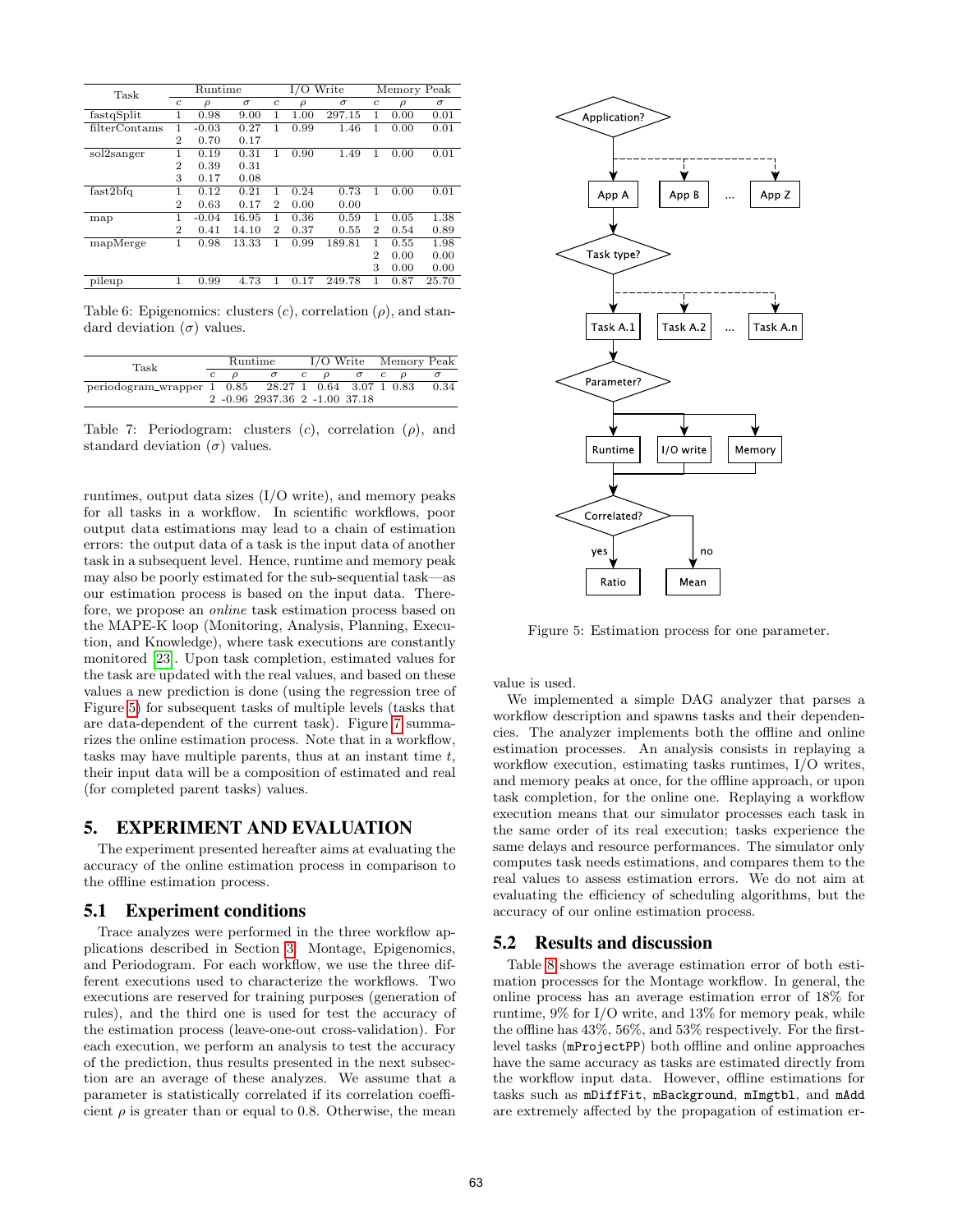| <b>if</b> workflow = 'Periodogram'                             |
|----------------------------------------------------------------|
| and $taskType = 'periodogram\_wrapper'$                        |
| and parameter $=$ 'write'                                      |
| and $input\_size \leq 45088768$ then                           |
| return [7371489.28, mean] // mean value in bytes               |
| end if                                                         |
|                                                                |
| <b>if</b> work flow $=$ 'Periodogram'                          |
| and $taskType = 'periodogram\_wrapper'$                        |
| and parameter $=$ 'write'                                      |
| and $input\_size > 45088768$ then                              |
| return [0.38, <i>ratio</i> ] // ratio of output and input data |
| end if                                                         |

Figure 6: Rules for I/O write estimation of the Periodogram workflow.



Figure 7: Online estimation process.

rors. For instance, the input data of a mDiffFit task are multiples mProjectPP output data. From Table 5, we notice that mDiffFit has low correlation values, thus mean values are used in the prediction. A bad estimation of the input data size may lead the process to select the wrong cluster. The online process initially faces the same problem of erroneous estimations, but upon task completion, wrong predictions are replaced by the actual value.

Table 9 shows the average estimation error for the Epigenomics workflow. The average estimation error for the offline process is  $29\%$  for runtime,  $57\%$  for I/O write, and 48% for memory, and for the online process is 13%, 5%, and 8% respectively. Similarly, first-level task estimations (fastqSplit) are the same for both approaches. Offline estimations for filterContams, sol2sanger, fast2bfq, and mapMerge are significantly affected by previous erroneous estimations of their parent tasks.

Table 10 presents average estimation errors for the Periodogram workflow. As the workflow has only one task level (periodogram\_wrapper, see Figure 3), the online approach produces the same result as the offline. I/O write and memory estimation errors are low, but runtime predictions are correctly for a bit more than 50% of the tasks.

In all analyzes for the 3 scientific workflows, the online process is more accurate when predicting task needs. The importance of using a loop to constantly monitor task executions to update estimations is emphasized on workflows due to their task dependency model. Although the online

|                |            | Runtime    | I/O Write | Memory    |
|----------------|------------|------------|-----------|-----------|
| Task           | Estimation | Avg. Error | Avg.Error | Avg.Error |
|                |            | $(\%)$     | $(\%)$    | $(\%)$    |
| mProjectPP     | Offline    | 18.95      | 1.63      | 2.80      |
|                | Online     | 18.95      | 1.63      | 2.80      |
| mDiffFit       | Offline    | 191.02     | 159.46    | 91.07     |
|                | Online     | 46.52      | 69.14     | 73.72     |
| mConcatFit     | Offline    | 4.38       | 0.00      | 7.62      |
|                | Online     | 4.03       | 0.00      | 6.22      |
| mBgModel       | Offline    | 23.83      | 0.00      | 22.08     |
|                | Online     | 1.17       | 0.00      | 3.43      |
| $m$ Background | Offline    | 65.13      | 102.80    | 104.62    |
|                | Online     | 44.90      | 1.23      | 1.84      |
| mImgtbl        | Offline    | 61.27      | 127.29    | 126.58    |
|                | Online     | 29.15      | 5.53      | 8.35      |
| mAdd           | Offline    | 9.67       | 113.14    | 110.20    |
|                | Online     | 9.31       | 3.43      | 9.06      |
| mShrink        | Offline    | 13.72      | 0.34      | 0.00      |
|                | Online     | 7.61       | 0.33      | 0.00      |
| mJPEG          | Offline    | 1.61       | 0.00      | 19.09     |
|                | Online     | 1.37       | 0.00      | 11.40     |

Table 8: Montage: average estimation errors of task runtime, I/O write, and memory peak.

|               |                             | Runtime    |             |                            |
|---------------|-----------------------------|------------|-------------|----------------------------|
|               |                             |            | $I/O$ Write | $\overline{\text{Memory}}$ |
| Task          | Estimation                  | Avg. Error | Avg.Error   | Avg.Error                  |
|               |                             | $(\% )$    | $(\%)$      | $(\% )$                    |
| fastqSplit    | $\overline{\text{Offline}}$ | 8.36       | 3.28        | 9.14                       |
|               | Online                      | 8.36       | 3.28        | 9.14                       |
| filterContams | Offline                     | 59.31      | 109.81      | 102.83                     |
|               | Online                      | 29.13      | 5.35        | 8.15                       |
| sol2sanger    | Offline                     | 54.93      | 98.20       | 96.68                      |
|               | Online                      | 34.74      | 1.23        | 1.96                       |
| fast2bfq      | Offline                     | 27.13      | 128.18      | 99.98                      |
|               | Online                      | 17.09      | 15.11       | 10.65                      |
| map           | Offline                     | 23.62      | 0.00        | 21.07                      |
|               | Online                      | 1.39       | 0.00        | 3.33                       |
| mapMerge      | Offline                     | 53.74      | 93.34       | 1.01                       |
|               | Online                      | 10.22      | 9.39        | 1.00                       |
| pileup        | Offline                     | 6.00       | 4.17        | 49.42                      |
|               | Online                      | 5.11       | 3.87        | 19.31                      |

Table 9: Epigenomics: average estimation errors of task runtime, I/O write, and memory peak.

strategy counterbalances the propagation of estimation errors, the estimation of first-level tasks have strong influence in subsequent estimations. Therefore, efforts should be concentrated on techniques to address more accurate offline predictions. One approach to improve offline predictions would be to consider other parameters such as command-line arguments when estimating workflow executions.

## 6. RELATED WORK

Workload archives are widely used for research on distributed systems, to validate assumptions, to model computational activity, and to evaluate methods in simulation or in experimental conditions. Available workload archives, such as the Parallel Workloads Archive [24], the Grid Workload Archive [25], and the Grid Observatory [26], provide

|                             |        |                                             | Runtime I/O Write Memory |      |
|-----------------------------|--------|---------------------------------------------|--------------------------|------|
| Task                        |        | Estimation Avg. Error Avg. Error Avg. Error |                          |      |
|                             |        | (%)                                         | $\mathscr{C}_{0}$        | $\%$ |
| periodogram_wrapper Offline |        | 45.13                                       | 16.72                    | 1.02 |
|                             | Online | 45.13                                       | 16.72                    | 1.02 |

Table 10: Periodogram: average estimation errors of task runtime, I/O write, and memory peak.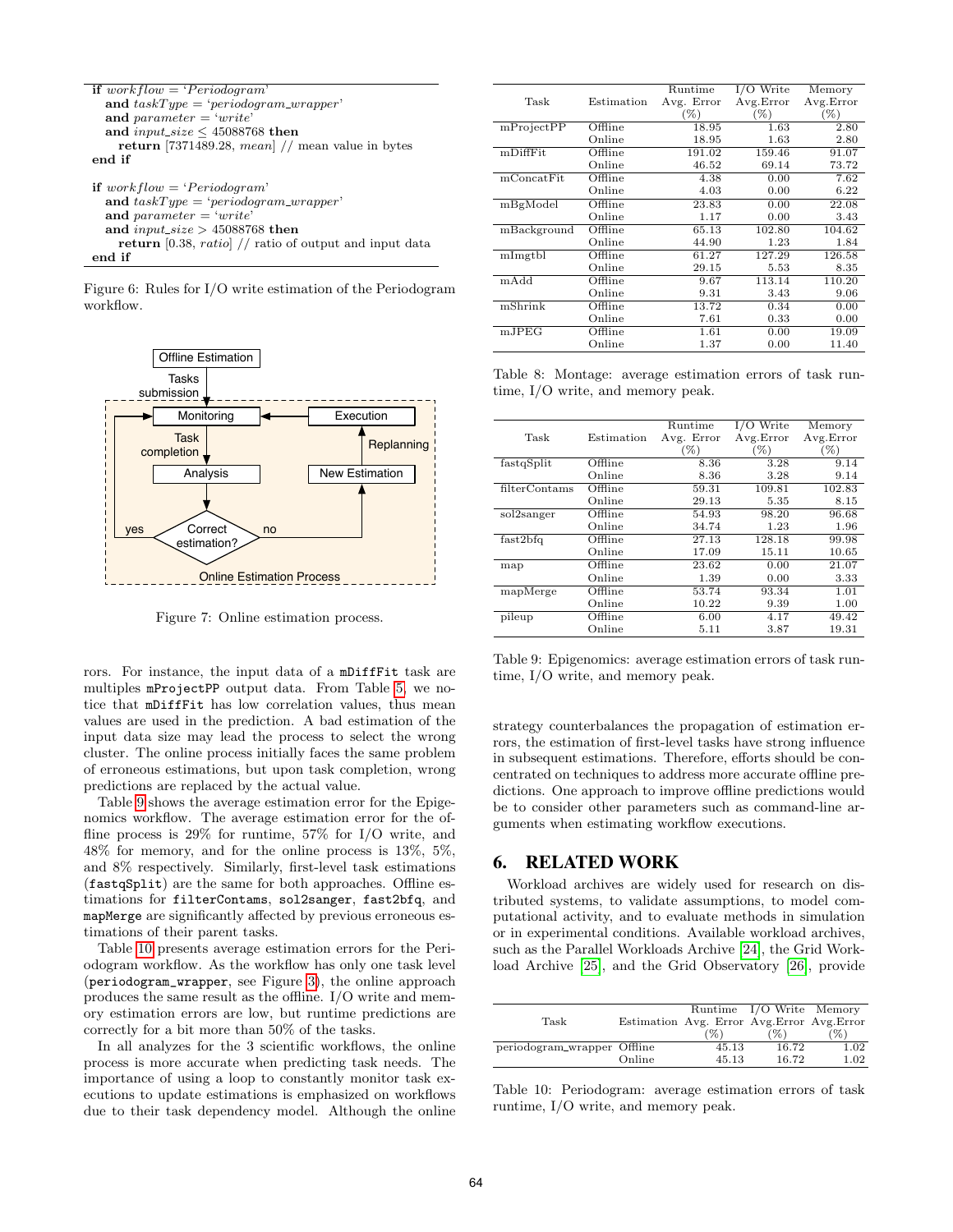workloads from parallel and grid execution environments. These workloads mainly capture information about task executions, but lack fine-grained information of scientific workflow executions, such as dependencies among tasks, task substeps, and artifacts introduced by application-level scheduling. Therefore, some efforts have been done to collect and publish traces and performance statistics for real scientific workflows. We recently published traces for a few workflows executed using Pegasus [27], and traces of several workflow executions obtained from a science-gateway [28]. We also published synthetic workflows based on statistics from real applications for use in simulations [29]. Similarly, Ramakrishnan and Ganon [30] have provided data statistics for many real workflow applications, and Ostermann et al. [31, 32] have provided analyzes of workflow-based workload traces from the Austrian grid.

On workload characterization in distributed environment, Iosup and Epema [33] and Hart [34] presented analyzes of grid and HPC workloads characteristics including system usage, user population, application characteristics, and characteristics of grid-specific application types. Ren et al. [35] presented an analysis of a MapReduce trace derived from a production Hadoop cluster, where they analyzed job characteristics such as CPU utilization, memory usage, slots allocation, I/O operations, and network transfers. Mahambre et al. [36] characterized a cloud workload into patterns based on their behavioral characteristics and presented statistical techniques to understand the patterns. They categorized the virtual machine workload in the following patterns: periodicity, threshold, relationship, variability, and image similarity. Recently, Madougou et al. [37] provided a characterization of workflow executions using provenance data captured from a workflow management system. They analyzed usage and failure patterns at workflow and task levels.

Workload estimations are generally used by resource allocation strategies and task scheduling algorithms in distributed platforms, such as clouds and grids. Verboven et al. [8] presented a parameter sweep prediction framework GIPSy, which estimates task runtimes based on previous runtime information. They performed evaluations using six different models: polynomial approach, radial basis functions, kriging models, neural networks, support vector machines, and nearest neighbor prediction. Their approach gives good accuracy, but is not applicable to an online environment. Sonmez et al. [12] studied job runtime and queue wait time prediction methods and their application in grid scheduling. They evaluated time series prediction methods when predicting job runtimes, and point-valued and upperbound predictions when estimating queue wait times. A comparison to scheduling techniques that do not use prediction, show that the use of these techniques do not imply a better performance of grid scheduling. Pacheco-Sanchez et al. [38] proposed a Markovian Arrival Process (MAP) to predict HTTP workloads in cloud infrastructures. The process captures moments of the probability distribution, autocorrelation, and temporal dependencies of a time serie. Khan et al. [39] also proposed a method of characterizing and predicting workload in a cloud environment. Their method discovers and leverages repeatable workload patterns within groups of virtual machines (VMs) that belong to a cloud customer. They also developed a co-clustering technique for identifying such VM groups and the common workload patterns. A method based on Hidden Markov Modeling is used capture temporal correlations and to predict the changes of workload pattern. The use of Markov-based techniques provide good accuracy when predicting workloads. However, it adds a significant overhead to the application execution. In this work, we adopted an approach where the methods used to provide estimation should be computed online with negligible overheads.

On workflow workloads estimation, Duan et al. [40] proposed a hybrid Bayesian neural network method for modeling and predicting execution time of workflow activities in grids. Contrary to our work, they use resource information to estimate runtime. Thus, their approach is useful for the task scheduling problem, but it is not applicable for the resource provisioning problem. On the other hand, Eun-Kyu Byun et al. [41] and Huang et al. [42] proposed heuristics and models to estimate the number of resources required to execute a workflow. They assume that task runtimes are available. Nadeem and Fahringer [43] proposed a workflow performance prediction system using similarity templates. Templates are generated from different workflow attributes reflecting workflow performance at different grid infrastructure levels, and are evaluated through an exhaustive search method. The drawback of their approach is that they rely on an expert user to emphasize attributes when defining templates.

# 7. CONCLUSION

We presented a method to online estimate fine-grained task needs such as runtime, disk usage, and memory consumption. We profiled three real scientific workflow executions, and defined a process to automatic characterize these profiles. We assume that task needs can be estimated based on the size of the input data. Our process looks for correlations between the task need parameters and the input data size. If no correlation is found, density-based clustering is performed to identify groups of high density areas. Smaller groups may have higher correlation, or lower standard deviation values. Then, we defined a process, based on the MAPE-K loop, to online estimate task needs according to workflow execution characterizations.

The method was evaluated through the analysis of workflow execution traces where the accuracy of our process was measured in comparison with the real value. We also compared the accuracy of our online method against an offline estimation process, where all tasks of a workflow are estimated at once. Results shows that our online estimation process outcomes more accurate estimation than the offline method. In addition, we showed that poor output data estimations lead to a chain of estimation errors in scientific workflows, hence the importance of using an online strategy where task executions are constantly monitored and estimations are updated accordingly. Future work includes the analysis of the impact of re-planning a workflow when using an online estimation strategy, and a sensitivity analysis of the correlation value  $\rho$ . We also plan to increase the number of workflow samples and to compare the results with other monitoring tools.

### Acknowledgments

This work was funded by DOE under the contract number ER26110, "dV/dt - Accelerating the Rate of Progress Towards Extreme Scale Collaborative Science". The research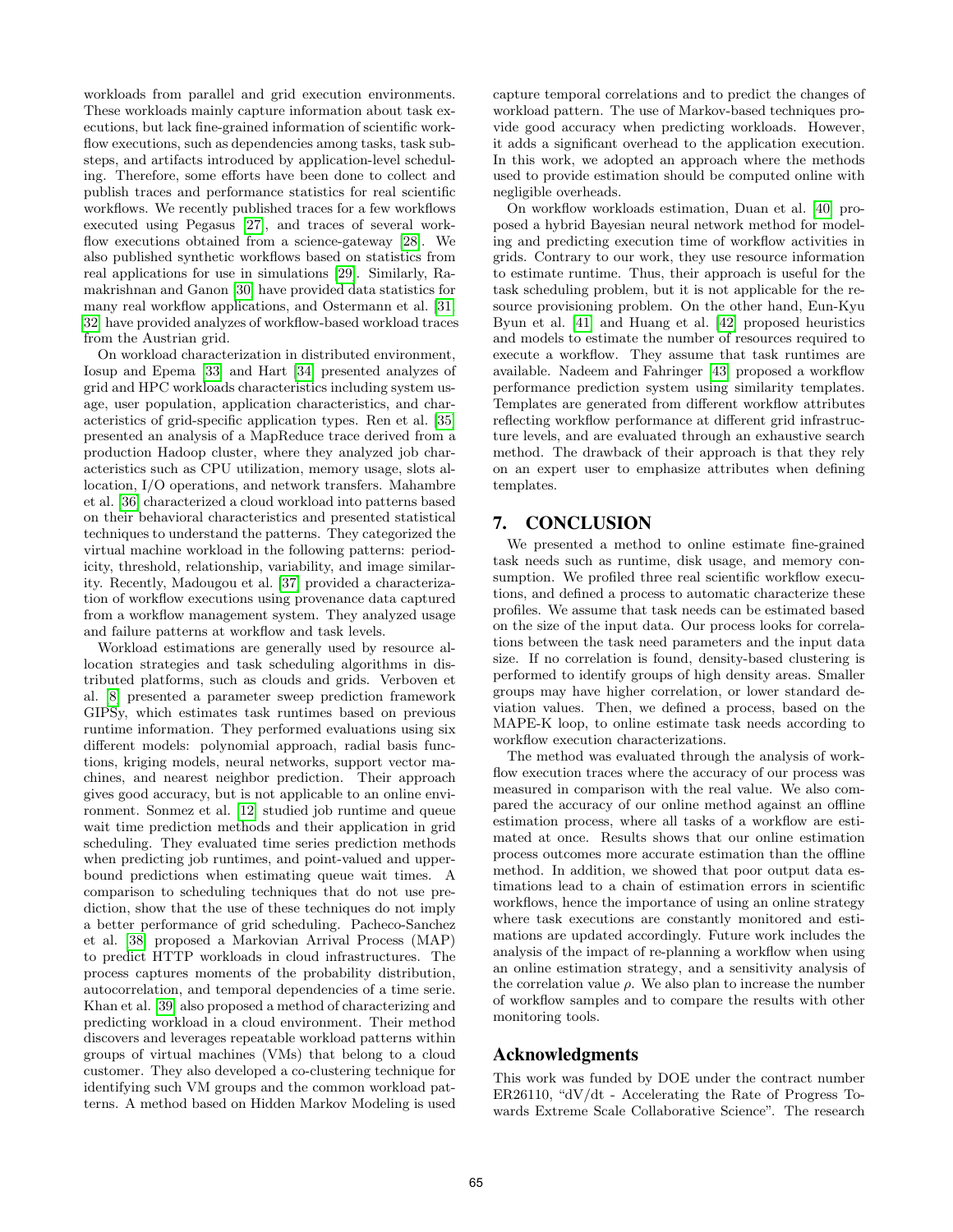leading to this publication has also received funding from the EC FP7 Programme under grant agreement 312579 ER-flow  $=$  Building an European Research Community through Interoperable Workflows and Data, and the framework LABEX ANR-11-LABX-0063 of Université de Lyon, within the program "Investissements d'Avenir" (ANR-11-IDEX-0007) operated by the French National Research Agency (ANR).

## 8. REFERENCES

- [1] I. Taylor, E. Deelman, D. Gannon, and M. Shields, Workflows for e-Science. Springer, 2007.
- [2] J. D. Ullman, "Np-complete scheduling problems," J. Comput. Syst. Sci., vol. 10, no. 3, pp. 384–393, Jun. 1975.
- [3] M. Maheswaran, S. Ali, H. J. Siegel, D. Hensgen, and R. F. Freund, "Dynamic matching and scheduling of a class of independent tasks onto heterogeneous computing systems," in Proceedings of the Eighth Heterogeneous Computing Workshop, ser. HCW '99. Washington, DC, USA: IEEE Computer Society, 1999, pp. 30–.
- [4] H. Topcuouglu, S. Hariri, and M.-v. Wu, "Performance-effective and low-complexity task scheduling for heterogeneous computing," IEEE Trans. Parallel Distrib. Syst., vol. 13, no. 3, pp. 260–274, Mar. 2002.
- [5] M. Rahman, R. Hassan, R. Ranjan, and R. Buyya, "Adaptive workflow scheduling for dynamic grid and cloud computing environment," Concurrency and Computation: Practice and Experience, pp.  $n/a-n/a$ , 2013.
- [6] S. Su, J. Li, Q. Huang, X. Huang, K. Shuang, and J. Wang, "Cost-efficient task scheduling for executing large programs in the cloud," Parallel Computing, vol. 39, no. 4 $\tilde{A}$  $\tilde{A}$  $\tilde{S}$ <sub>5</sub>, pp. 177 – 188, 2013.
- [7] K. Bessai, S. Youcef, A. Oulamara, C. Godart, and S. Nurcan, "Bi-criteria workflow tasks allocation and scheduling in cloud computing environments," in Cloud Computing (CLOUD), 2012 IEEE 5th International Conference on, 2012, pp. 638–645.
- [8] S. Verboven, P. Hellinckx, F. Arickx, and J. Broeckhove, "Runtime prediction based grid scheduling of parameter sweep jobs," in Asia-Pacific Services Computing Conference, 2008. APSCC '08. IEEE, 2008, pp. 33-38.
- [9] C. Yan, H. Luo, Z. Hu, X. Li, and Y. Zhang, "Deadline guarantee enhanced scheduling of scientific workflow applications in grid," Journal of Computers, vol. 8, no. 4, 2013.
- [10] J. O. Gutierrez-Garcia and K. M. Sim, "A family of heuristics for agent-based elastic cloud bag-of-tasks concurrent scheduling," Future Generation Computer Systems, vol. 29, no. 7, pp. 1682 – 1699, 2013.
- [11] G. Juve, A. Chervenak, E. Deelman, S. Bharathi, G. Mehta, and K. Vahi, "Characterizing and profiling scientific workflows," Future Generation Computer Systems, vol. 29, no. 3, pp. 682 – 692, 2013, special Section: Recent Developments in High Performance Computing and Security.
- [12] O. Sonmez, N. Yigitbasi, A. Iosup, and D. Epema, "Trace-based evaluation of job runtime and queue wait time predictions in grids," in Proceedings of the 18th

ACM international symposium on High performance distributed computing, ser. HPDC '09. New York, NY, USA: ACM, 2009, pp. 111–120.

- [13] D. Martínez-Rego and M. Pontil, "Multi-task averaging via task clustering," in Similarity-Based Pattern Recognition, ser. Lecture Notes in Computer Science, E. Hancock and M. Pelillo, Eds. Springer Berlin Heidelberg, 2013, vol. 7953, pp. 148–159.
- [14] J. Kephart and D. Chess, "The vision of autonomic computing," Computer, vol. 36, no. 1, pp. 41–50, 2003.
- [15] E. Deelman, G. Singh, M.-H. Su, J. Blythe, Y. Gil, C. Kesselman, G. Mehta, K. Vahi, G. B. Berriman, J. Good, A. Laity, J. C. Jacob, and D. S. Katz, "Pegasus: A framework for mapping complex scientific workflows onto distributed systems," Sci. Program., vol. 13, no. 3, pp. 219–237, Jul. 2005.
- [16] J. s. V $\mathsf{Z}$ ckler, G. Mehta, Y. Zhao, E. Deelman, and M. Wilde, "Kickstarting remote applications," in 2nd International Workshop on Grid Computing Environments, 2006.
- [17] M. Albrecht, P. Donnelly, P. Bui, and D. Thain, "Makeflow: a portable abstraction for data intensive computing on clusters, clouds, and grids," in Proceedings of the 1st ACM SIGMOD Workshop on Scalable Workflow Execution Engines and Technologies, ser. SWEET '12. New York, NY, USA: ACM, 2012, pp. 1:1–1:13.
- [18] T. Fahringer, A. Jugravu, S. Pllana, R. Prodan, C. Seragiotto, Jr., and H.-L. Truong, "Askalon: a tool set for cluster and grid computing: Research articles," Concurr. Comput. : Pract. Exper., vol. 17, no. 2-4, pp. 143–169, Feb. 2005.
- [19] T. Oinn, M. Greenwood, M. Addis, M. N. Alpdemir, J. Ferris, K. Glover, C. Goble, A. Goderis, D. Hull, D. Marvin, P. Li, P. Lord, M. R. Pocock, M. Senger, R. Stevens, A. Wipat, and C. Wroe, "Taverna: lessons in creating a workflow environment for the life sciences: Research articles," Concurr. Comput. : Pract. Exper., vol. 18, no. 10, pp. 1067–1100, Aug. 2006.
- [20] G. B. Berriman, E. Deelman, J. C. Good, J. C. Jacob, D. S. Katz, C. Kesselman, A. C. Laity, T. A. Prince, G. Singh, and M.-H. Su, "Montage: a grid-enabled engine for delivering custom science-grade mosaics on demand," vol. 5493, pp. 221–232, 2004.
- [21] H.-P. Kriegel, P. Kröger, J. Sander, and A. Zimek, "Density-based clustering," Wiley Interdisciplinary Reviews: Data Mining and Knowledge Discovery, vol. 1, no. 3, pp. 231–240, 2011.
- [22] M. Ester, H. P. Kriegel, J. Sander, and X. Xu, "A density-based algorithm for discovering clusters in large spatial databases with noise," in Second International Conference on Knowledge Discovery and Data Mining, 1996, pp. 226–231.
- [23] R. Ferreira da Silva, T. Glatard, and F. Desprez, "Self-healing of workflow activity incidents on distributed computing infrastructures," Future Generation Computer Systems, p. in press, 2013.
- [24] Parallel workloads archive. [Online]. Available: <www.cs.huji.ac.il/labs/parallel/workload/>
- [25] A. Iosup, H. Li, M. Jan, S. Anoep, C. Dumitrescu, L. Wolters, and D. H. J. Epema, "The grid workloads